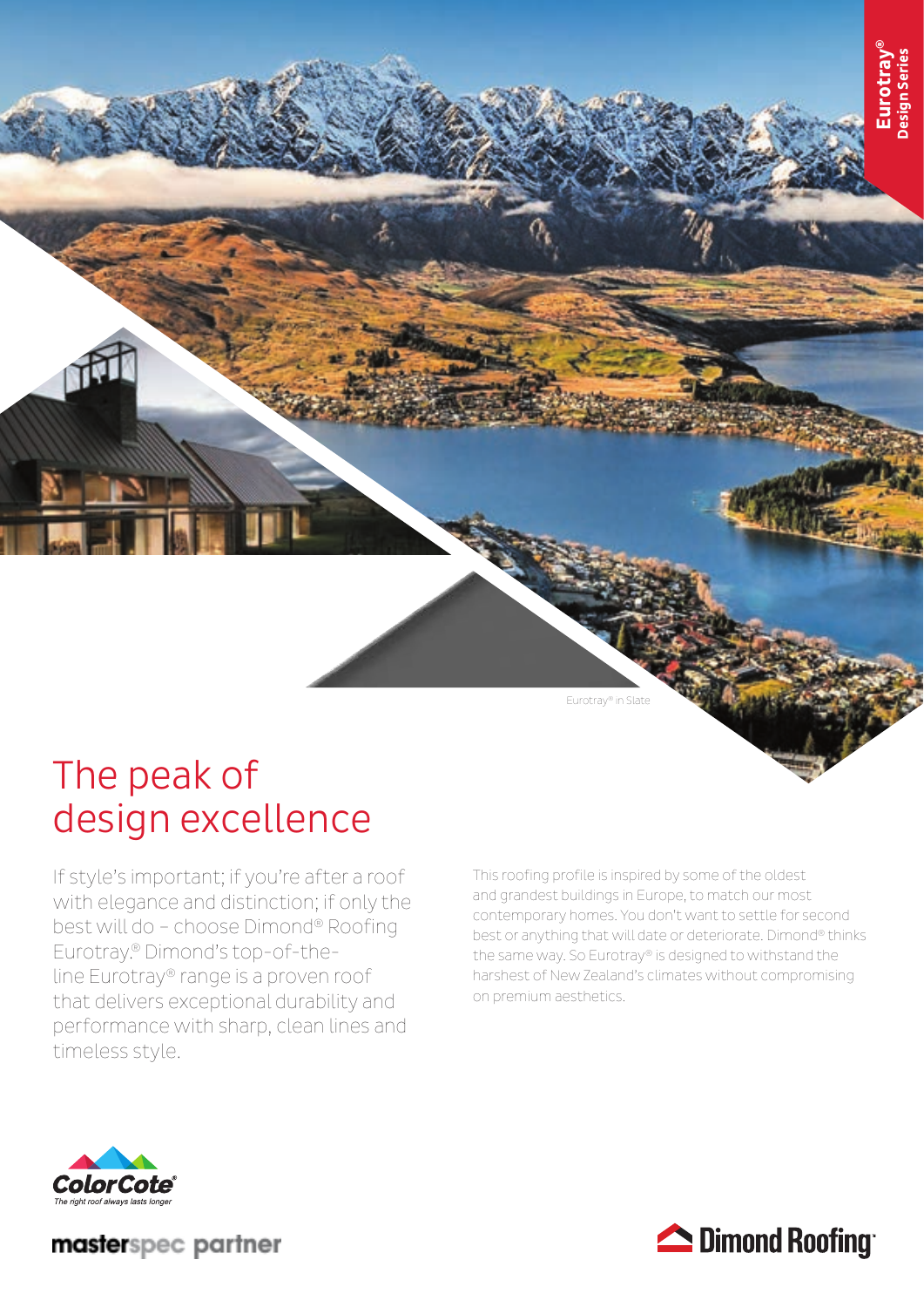# Eurotray<sup>®</sup> Angle Seam Residential, Wall Cladding, Alpine

## **A Slightly Bolder Look.**

Looking to add interest into your design or project? Consider the bolder look that Eurotray® Angle Seam offers. This member of the Eurotray® family lends itself well not only as a striking roofing profile - but as an exceptional wall cladding solution as well. In cladding situations, Angle Seam can be run both vertically or horizontally. Angle Seam can also be concave curved.

### **Ratings Available in the following materials:**

AS/NZS4040 Tested Precious - Aluminium / Copper / VM Zinc E2 VM1 Tested Plain - Galvanised / Zn / AL ColorCote® - ZinaCore,™ MagnaFlow,™ AlumiGard™

### **Angle Seam Cross Sectional Profile Drawing**



Note: All dimensions are nominal.

## **Angle Seam Specifications**

| <b>BMT</b>     | Min Pitch | Substrate (Min)   | Weight/mtr<br>(ex std) |
|----------------|-----------|-------------------|------------------------|
| 0.55mm         | 52        | 12.5mm H3 Plywood | 2.60                   |
| 0.70mm Alu     | 52        | 12.5mm H3 Plywood | 1.08                   |
| 0.70mm Cu      | 52        | 12.5mm H3 Plywood | 3.00                   |
| $0.70$ mm $Zn$ | 52        | 12.5mm H3 Plywood | 3.00                   |

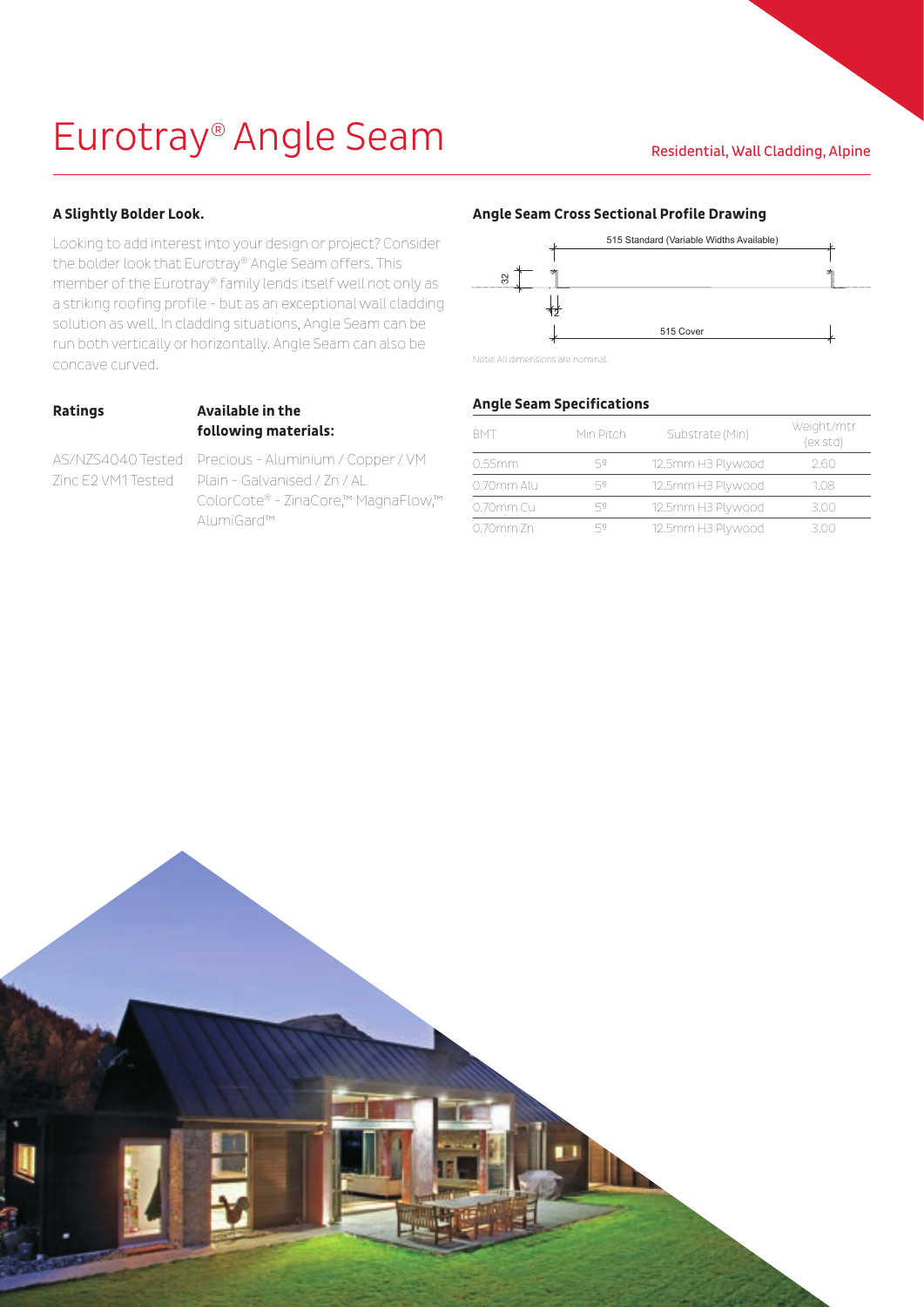# Eurotray® Double Standing Seam Residential, Wall Cladding, Alpine

## **Traditional European Design.**

Following a traditional European design and exhibiting a modern day seamless appearance, Double Standing Seam is typically specified and formed using higher end materials like copper, zinc and aluminum. Double Standing Seam can be found in a number of architecturally noteworthy designs. Double Standing Seam can also be concave curved giving extra flexibility to the design of your building.

### **Ratings Available in the following materials:**

AS/NZS4040 Tested Precious - Aluminium / Copper / VM Zinc E2 VM1 Tested ColorCote® - MagnaFlow™

### **Double Standing Seam Cross Sectional Profile Drawing**



Note: All dimensions are nominal.

## **Double Standing Seam Specifications**

| <b>RMT</b> | Min Pitch | Substrate (Min)   | Weight/mtr<br>(ex std) |
|------------|-----------|-------------------|------------------------|
| 0.55mm     | 30        | 12.5mm H3 Plywood | 2.60                   |
| 0.70mm Alu | 35        | 12.5mm H3 Plywood | 108                    |
| 0.70mm Cu  | 35        | 12.5mm H3 Plywood | 3.00                   |
| 0.70mm ZN  | 35        | 12.5mm H3 Plywood | 3 OO                   |

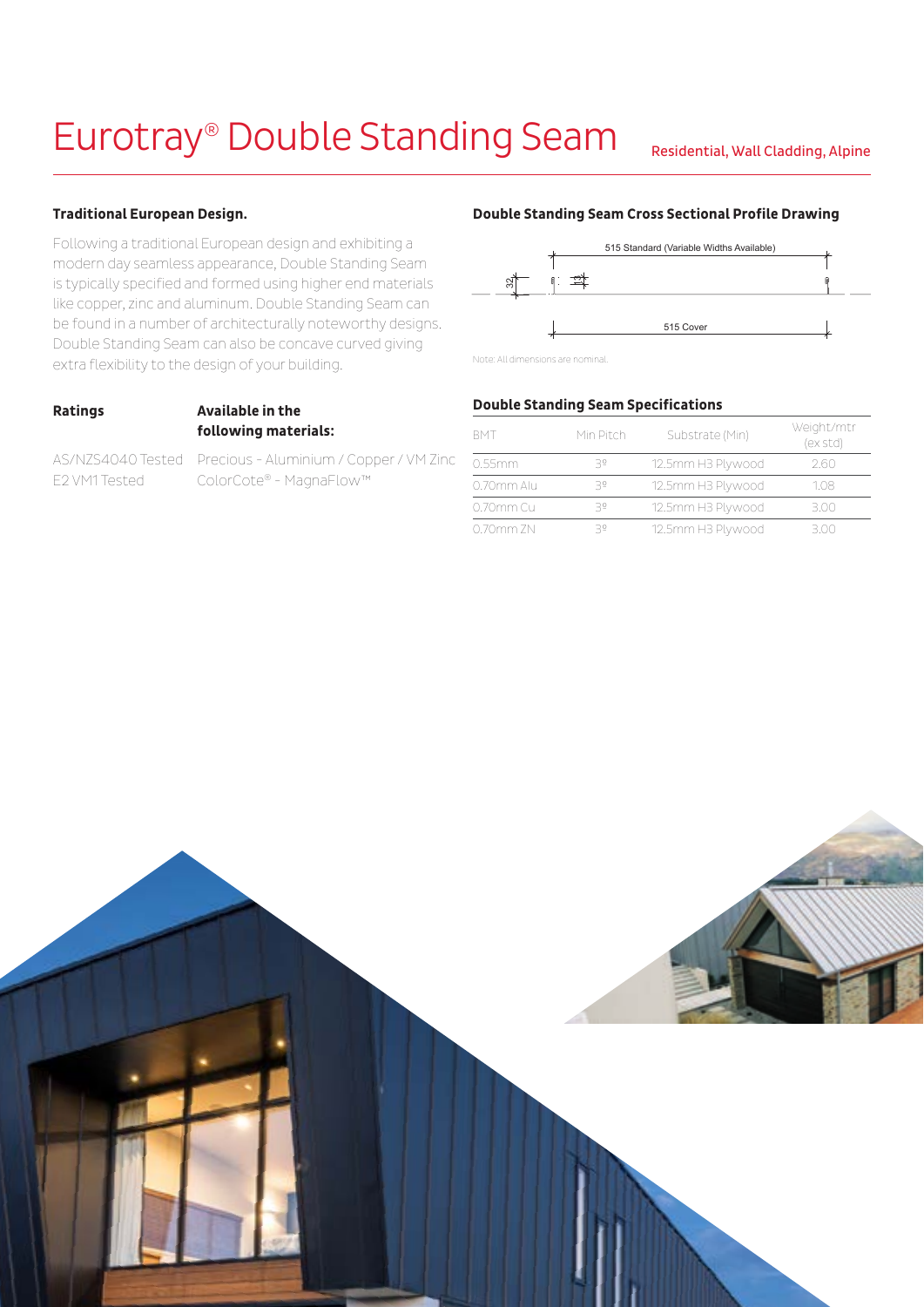# Eurotray<sup>®</sup> Roll Seam Residential, Wall Cladding, Alpine

## **Shadowed Elegance.**

With shadowed elegance, this simple but stylish profile can be formed from steel based materials as well as copper and zinc. Creating a slightly softer finish and a larger shadow effect than Eurotray® Roll Cap, Eurotray® Roll Seam can be machine curved to a tight radius allowing for more expressive detailing. Eurotray® Roll Seam can also be concave curved.

# **Ratings Available in the following materials:**

AS/NZS4040 Tested Precious - Aluminium / Copper / VM Zinc E2 VM1 Tested Plain - Galvanised / ZN / AL ColorCote® - ZinaCore,™ MagnaFlow,™ AlumiGard™

### **Roll Seam Cross Sectional Profile Drawing**



Note: All dimensions are nominal.

## **Roll Seam Specifications**

| <b>BMT</b> | Min Pitch | Substrate (Min)   | Weight/mtr<br>(ex std) |
|------------|-----------|-------------------|------------------------|
| 0.55mm     | 52        | 12.5mm H3 Plywood | 2.60                   |
| 0.70mm Alu | 52        | 12.5mm H3 Plywood | 1.08                   |
| 0.70mm Cu  | 52        | 12.5mm H3 Plywood | 3.00                   |
| 0.70mm Zn  | 52        | 12.5mm H3 Plywood | 3.00                   |
| 0.90mm Alu | 52        | 12.5mm H3 Plywood | 139                    |

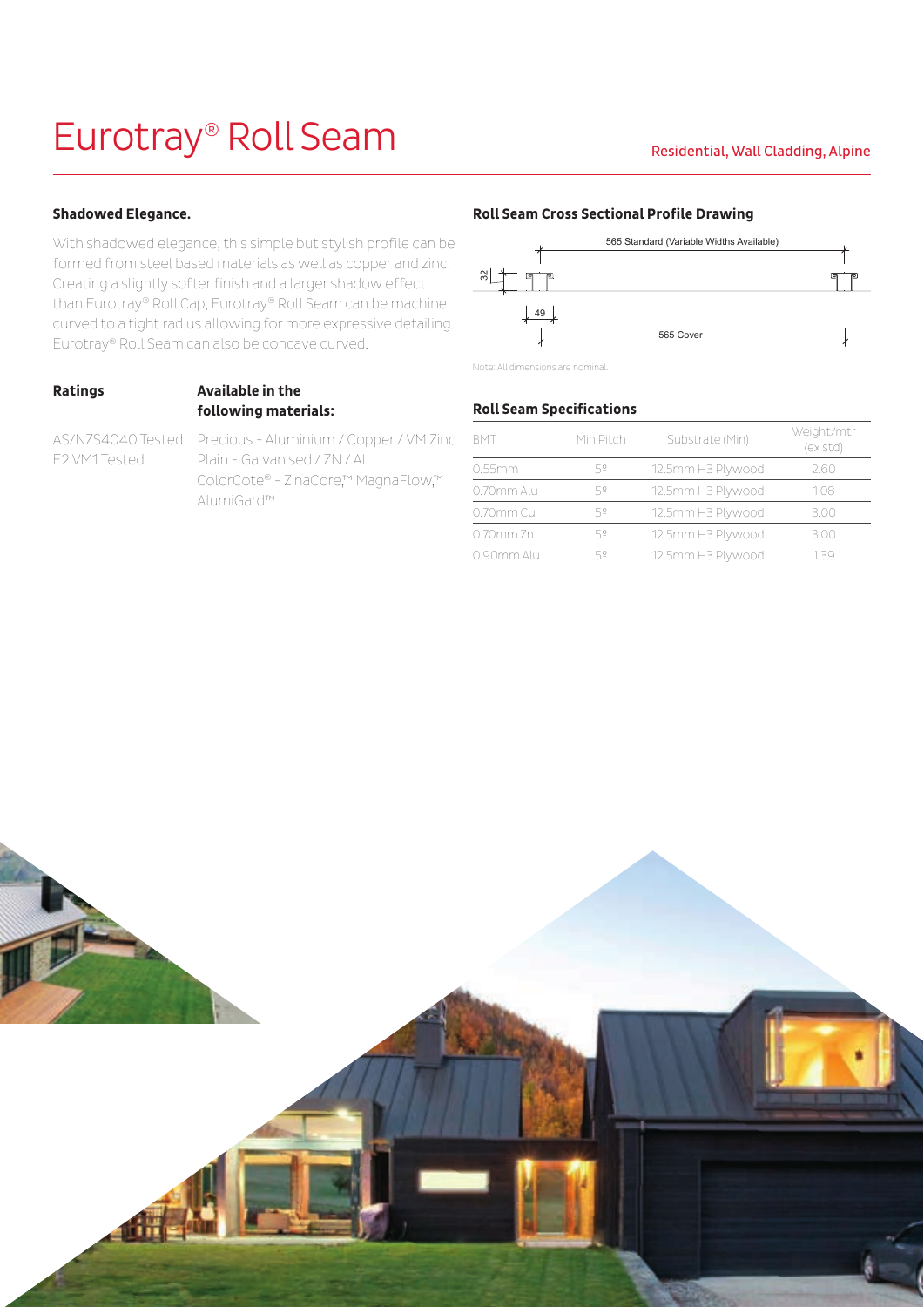# Eurotray® Roll Cap Residential, Wall Cladding, Alpine

### **A New Zealand Inspired Profile.**

A New Zealand inspired design and the most popular profile of the Eurotray family, Eurotray® Roll Cap offers clean lines and a uniquely robust and distinctive look. Visualise the traditional timber board and batten look and then imagine this in metal and you have Roll Cap. The profile is ideally suited to withstand New Zealand's harshest climates.

# **Ratings Available in the following materials:**

AS/NZS4040 Tested Plain - Galvanised / Zu / AL E2 VM1 Tested ColorCote® - ZinaCore,™ MagnaFlow,™ AlumiGard™

### **Roll Cap Cross Sectional Profile Drawing**



Note: All dimensions are nominal.

### **Roll Cap Specifications**

| <b>RMT</b> | Min Pitch | Substrate (Min)   | Weight/mtr<br>(ex std) |
|------------|-----------|-------------------|------------------------|
| 0.55mm     | 52        | 12.5mm H3 Plywood | 2.60                   |
| 0.70 Alu   | 52        | 12.5mm H3 Plywood | 1.08                   |
| 0.90 Alu   | 52        | 12.5mm H3 Plywood | 139                    |